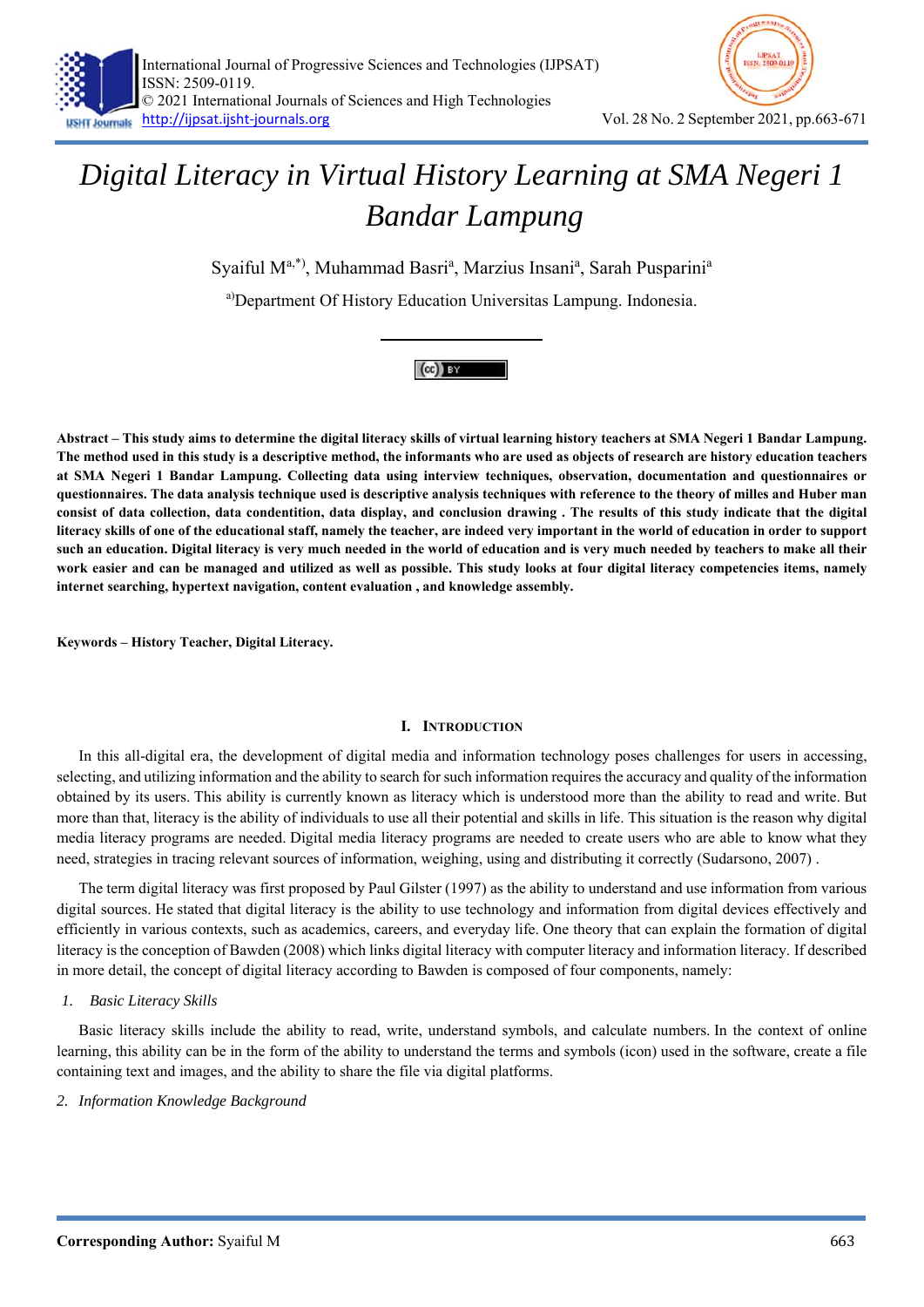Background knowledge of information is the ability to use the knowledge that you already have, to explore new information to enrich the knowledge you already have. In the context of online learning, background information can be defined as the ability to search for information online through search engines, and select search results to match the context of online learning being followed.

## *3. ICT Skills*

ICT skills are creating/composing digital content. This skill is a key competency in the field of digital literacy, and involves the ability to assemble information or knowledge. In the context of online learning, this ability is related to the ability to compile a document or article of a scientific nature as the output of the learning being followed.

# *4. Information Users Attitudes and Perspectives*

Information users' attitudes and perspectives are behaviors related to the procedures for using digital information, and how to communicate content that contains information from other sources. In the context of online learning, this aspect may be the ability to include an excerpt from an information source other through citations and drafting rules bibliography.

In this digital era, the world is being shaken by a new disease that is spreading very quickly, namely *Coronavius* . It is suspected that COVID-19 first appeared in Wuhan, Hubei Province, China, this virus is thought to have emerged because of a food market in Wuhan that sold various types of live and dead animals (Nuraini, 2020). This disease outbreak has also impacted education systems around the world. Therefore, UNESCO (United Nations Educational, Scientific and Cultural Organization) on March 4, 2020 recommended the use of distance learning and opened an educational platform that schools and teachers can use to reach students remotely and limit educational disruptions (UNESCO, 2020) . In Indonesia, the Minister of Education and Culture (Mendikbud) followed up on this policy through Circular Letter (SE) Number 4 of 2020 concerning the Implementation of Education Policies in the Emergency Period for the Spread of Covid-19, in this case point 2 which states that the learning process from home .

The form of information technology development that can be used as a learning medium is using *e-learning* (online learning) (Hartanto, 2016). Online learning is defined as a computer network that is interconnected with other computer networks throughout the world (Kitao, 1998 in (Riyana & Pd, nd)). *E-learning* (online learning) is one of the lessons that has been widely used in schools today since its publication as stipulated in Article 31 of Law no. 20 of 2003 concerning the National Education System, which is about distance learning. (Brito, 2003).

Teachers and students are required to understand and master the ability to review information digitally or what can be called digital literacy. The importance of digital literacy is currently felt by all ages, especially students and teachers. Currently the learning system is not only limited to teachers and students. With all technological developments, teachers can now get information about anything, including lessons that will be delivered to students via the internet. Either in the form of journals and digital books without the need for students to learn face-to-face with the teacher and hindered by distance and time. SMA Negeri 1 Bandar Lampung has also implemented virtual learning according to government policies that require students to study at home. Of course this virtual learning requires students and teachers to understand and master digital literacy.

Based on the explanation above background, the development of technology requires a teacher to understand a digital literacy in learning in school that consists of four competencies literai digital is among others internet searching, hypertextual navigation, content evaluation, and knowledge assembly, so in this case the researcher wants to conduct a study entitled "Digital Literacy in Virtual History Learning at SMA Negeri 1 Bandar Lampung".

#### **II. RESEARCH METHOD**

The method used is the Qualitative Method. This research is a qualitative research with descriptive case study research method. Descriptive method can be interpreted as a problem solving procedure that is investigated by describing / describing the state of the subject / object of research (a person, institution, community, etc.) at the present time based on the facts that appear or as they are (Nawawi, 1993). A case study is an approach to understanding individuals that is carried out in an integrative and comprehensive manner in order to obtain a deep understanding of the individual and the problems he faces with the aim of solving the problem and obtaining good development (Susilo Raharjo & Gudnanto (2011).

Data collection techniques used include: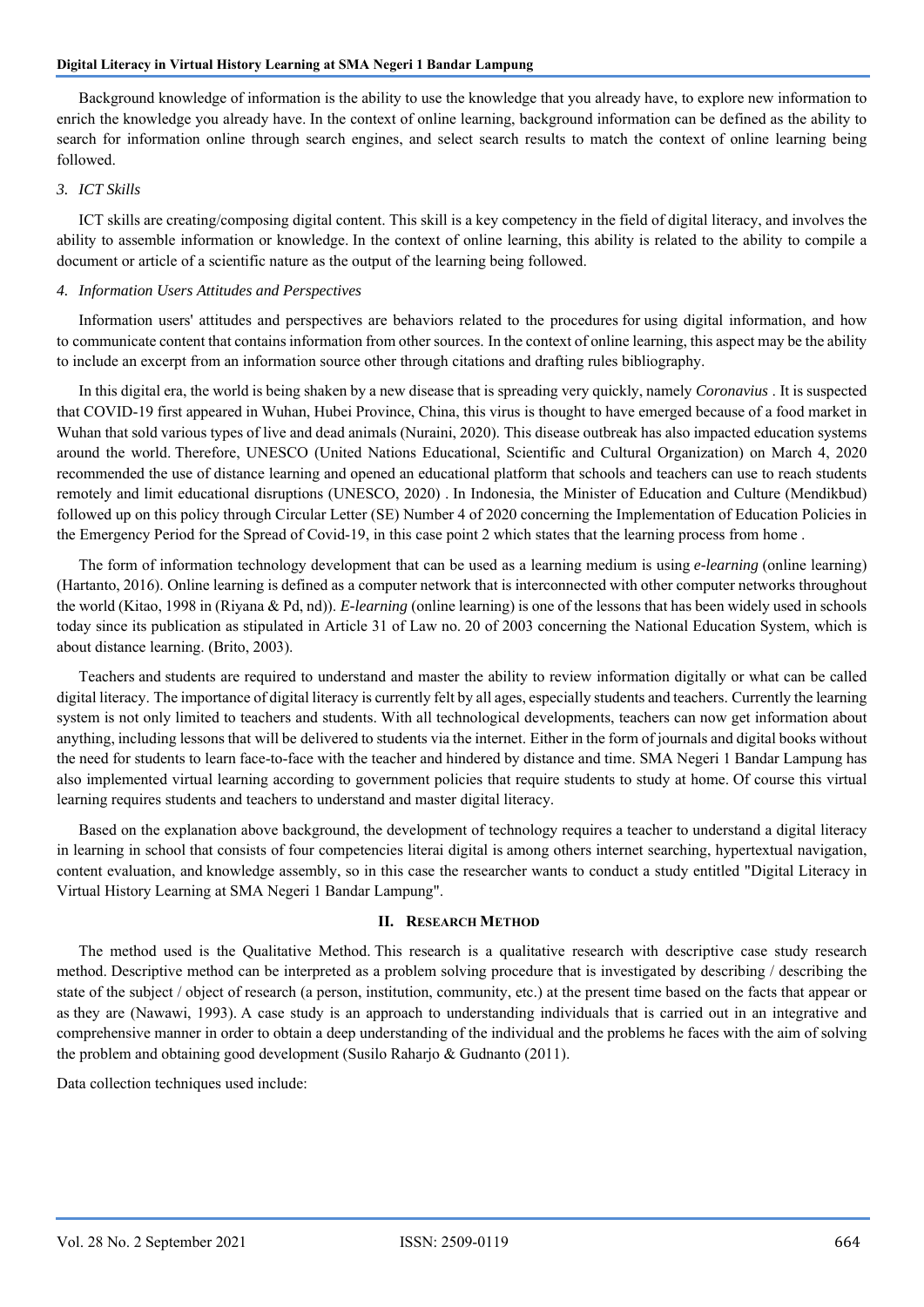# *1. Observation*

The observation technique in this study was carried out in a digital literacy settingin virtual history learning at SMA Negeri 1 Bandar Lampung. Observations were made to obtain data on facilities and supporting documents regarding teachers' digital literacy skills in history learning, which currently all schools use virtual learning due to the COVID-19 outbreak. In the use of this observation technique, the instrument is in the form of an observation sheet developed from the instrument grid.

# *2. Interview*

This research is using structured interview techniques because researchers must develop the questions that had been prepared for study materials and will get data directly from sources namely the principal of SMA Negeri 1 Bandar Lampung and the history teachers of SMA Negeri 1 Bandar Lampung.

## *3. Documentation*

This documentation technique is in the form of recording data in the form of object images or events, as well as archival documents. For data in the form of images, it can be obtained by taking image objects in various research situations according to the data collected. Likewise, recording data in the form of school documents at SMA Negeri 1 Bandar Lampung to complement and strengthen the data that has been obtained from observation techniques and interview techniques.

## *4. Questionnaire*

In this study, the authors used a closed questionnaire with the *Guttman Scale*. Researchers using the method of purposive sampling. In this case, the authors take samples, namely students of class X MIPA 5 and XI IPS 1. Questionnaires use *Google Forms* and are distributed to students online due to the COVID-19 pandemic which requires schools to do virtual learning. According to Feliska (2019), the data obtained from the questionnaire or questionnaire on each question indicator is converted into percentage form and tabulated into 5 categories or classification assessment sections, namely :

| Percentage   | Classification |
|--------------|----------------|
| 81 to 100    | Very good      |
| 61 to 80     | Well           |
| $41$ to $60$ | Enough         |
| $21$ to $40$ | Not enough     |
| 0 to 20      | Very less      |

| Table. 1 Classification of Digital Literacy Question Indicators |  |  |
|-----------------------------------------------------------------|--|--|
|                                                                 |  |  |

## **III. RESULT AND DISCUSSION**

This study uses a descriptive qualitative research approach. The object of research in this study is the history teacher of SMA Negeri 1 Bandar Lampung. The researcher took informants, namely Mr. Drs. Hi. Ngimron Rosadi, M.Pd. as principal and teacher of history subject at SMA Negeri 1 Bandar Lampung to be interviewed . The researcher distributed a questionnaire (questionnaire) to the students of class X MIPA 5 which were taught by Mrs. Endri Yunita, M.Pd. and to class XI IPS 1 which were taught by Mrs. Dra. Nurul Munawarokh to find out the digital literacy competence of history subject teachers virtually at SMA Negeri 1 Bandar Lampung.

SMA Negeri 1 Bandar Lampung applies virtual learning due to the constraints of the COVID-19 pandemic. The school also innovated in learning by creating an e-learning web specifically for SMA Negeri 1 Bandar Lampung. Therefore, teachers' understanding of digital literacy is very important because it aims to help education personnel to achieve things such as acquiring the technical knowledge and skills needed to use digital media to solve everyday life problems, understanding the social dimensions and impact of digital media in modern society, and can foster a positive attitude about digital media in facing the current digital era. So that digital literacy is a thinking ability that must be mastered by teachers by requiring an in-depth analysis of learning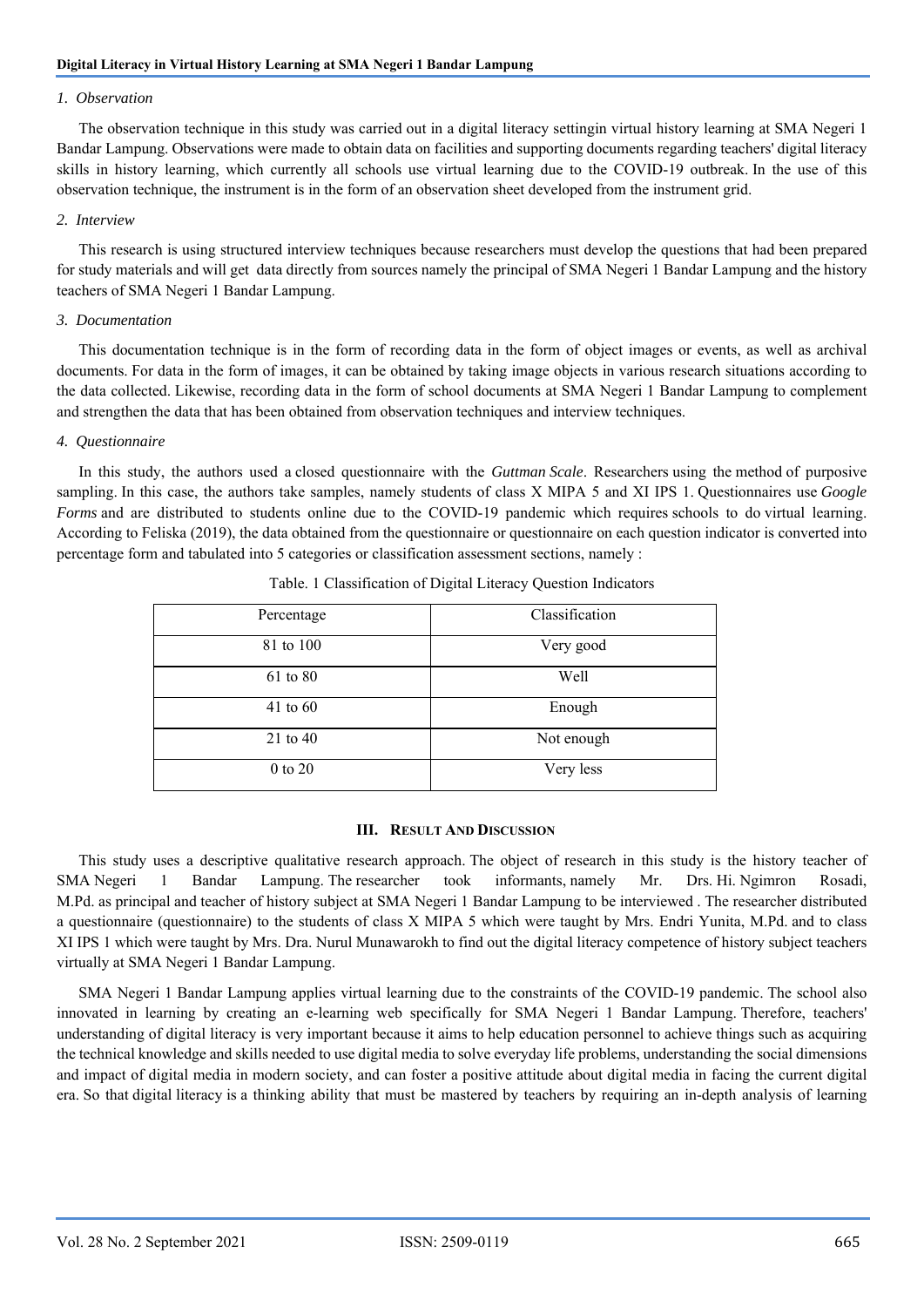resources and inviting teachers to experience the process from simple things to complex things so that teachers can provide learning to students well and efficiently.

This research was conducted to describe the level of digital literacy competence of history subject teachers based on 4 aspects, namely internet searching, hypertextual navigation, content evaluation and knowledge assembly. Basically, digital literacy for teachers is a basic ability that teachers must understand to improve education that develops in this digital era. The data obtained will be analyzed using the digital literacy competence proposed by Gilster.

# *A. Digital Literacy Competency Level of History Teachers based on Internet Searching*

Internet Searching is a person's ability to use the internet and perform various activities in it (Paul Gilster, 1997). Internet at this time has become a major need for every community. one of which is learning in school. Virtual learning through the internet today is no longer a special and special thing, but has become a major part and needs of teachers and students in schools. Teachers of history subjects at SMA Ngeri 1 Bandar Lampung have been required to be able to do virtual learning using the internet (Interview with Mr. Ngimron Rosadi, July 13, 2021).

History learning at SMA Negeri 1 Bandar Lampung adapts to the 4.0 revolution. Technological advances are very helpful for teachers in finding learning resources, especially historical learning that studies the past. With the presence browsing youtube and very helpful in the learning process by looking at the video archives, photographs, letters newspaper and others in the past associated with the basic competencies learned in class (Interview with Mrs. Endri Yunita, April 19, 2021).

Questionnaires or questionnaires distributed to students of class X MIPA 5 which were taught by Mrs. Endri Yunita, M.Pd. and to the students of class XI IPS 1 who were taught by Dra. Nurul Munawarokh there are 4 out of 16 question indicators. Indicators question addresses one digital literacy competencies that Internet Searching consists of question number one to number four. The data collected is calculated using the *Guttman* scale which produces the percentage of achievement and category for each question indicator.

| N        | Question Indicator                                                            | Class X MIPA 5 |           | Class XI IPS 1 |           |
|----------|-------------------------------------------------------------------------------|----------------|-----------|----------------|-----------|
| $\Omega$ |                                                                               | Percentage     | Category  | Percentage     | Category  |
| 1.       | Teachers use the internet as a learning<br>resource                           | 86%            | Very good | 92%            | Very good |
| 2.       | Teachers use the internet as a medium for<br>learning history in class        | $100\%$        | Very good | 89%            | Very good |
| 3.       | Teachers use the internet as a learning<br>resource more often than textbooks | 86%            | Very good | 64%            | Well      |
| 4.       | Teachers are accustomed to using the internet<br>as a learning resource       | 86%            | Very good | 78%            | Well      |
|          | Amount                                                                        | 89%            | Very good | 81%            | Very good |

Table 2. Questionnaire Results about Internet Searching

Source: Researcher Data Processing in 2021

The level of digital literacy competence for teachers of history subjects at SMA Negeri 1 Bandar Lampung based on one of the digital literacy competitions, namely internet searching*,* as a whole is classified as very good with a percentage value of 85%. The percentage obtained on the questionnaire distributed to students of class X MIPA 5 related to one of the digital literacy competencies, namely searching on the internet reached 89% which entered the very good category and the percentage obtained on the questionnaire distributed to class XI IPS 1 students related to one of the digital literacy competence, namely searching on the internet reached 81% which entered the very good category.

Based on the analysis of the results of interviews by researchers with school principals and teachers of history subjects at SMA Negeri 1 Bandar Lampung and questionnaires distributed to students, this shows that teachers already understand how to find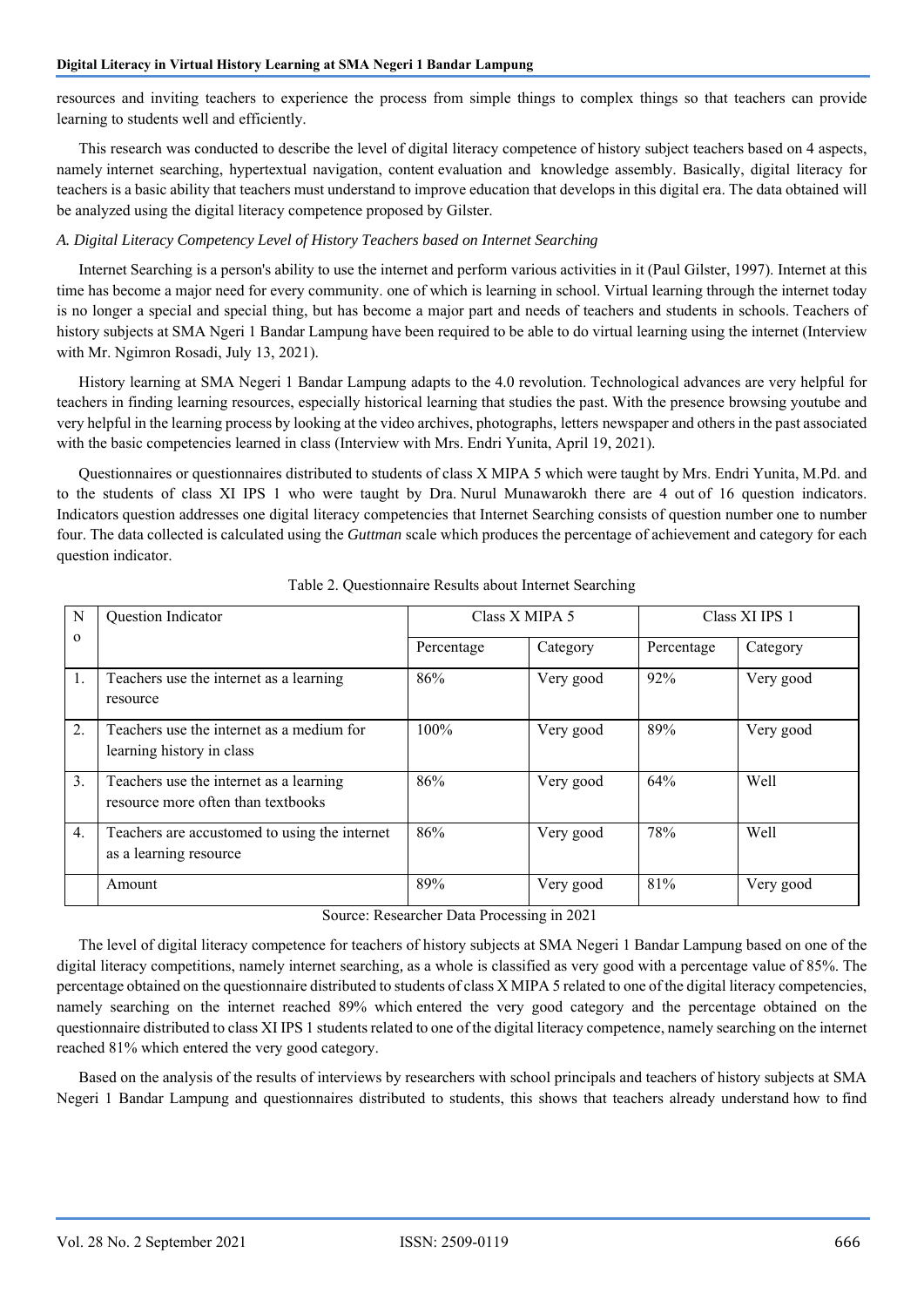resources on the internet and manage them very well. In accordance with the opinion of the principal that the internet has become a major requirement in learning at school. Virtual learning through the internet today is no longer a special and special thing so that teachers are required to be able to use the internet as a learning medium.

# *B. Digital Literacy Competency Level of History Teachers based on Hypertextual Navigation.*

Hypertextual Navigation is a skill to read and dynamically understand the hypertext environment. So someone is required to understand the navigation (guidance) of a hypertext in a web browser which is certainly very different from the text found in textbooks (Paul Gilster, 1997) . The ability of history subject teachers to use the internet is closely related to the teacher's skills in how to work using the internet. SMA Negeri 1 Bandar Lampung has developed an interactive way of learning by not only sharing video links on virtual learning but teachers have also arrived at virtual conferences such as using the zoom application and google meet. Therefore, teachers are required to be able and skilled in using all things related to the internet in virtual learning (Interview with Mr. Ngimron Rosadi, July 13, 2021).

Of course the history subject teachers at SMA Negeri 1 Bandar Lampung already understand about hypertext directions, namely about how the web works, starting from knowledge of bandwidth, http, html, and urls, as well as the ability to understand the characteristics of web pages. Teacher eye history lesson using the internet as a source of learning that make learning more practical to adequately convey the link material sourced from the internet to students (Interview Mother Endri Yunita, 19 April 2021).

Questionnaires or questionnaires distributed to students of class X MIPA 5 which were led by Mrs. Endri Yunita, M.Pd. and to the students of class XI IPS 1 who were taught by Dra. Nurul Munawarokh there are 4 out of 16 question indicators. The question indicator that discusses one of the digital literacy competencies, namely Hypertextual Navigation consists of questions numbered five to number eight . The data collected is calculated using the *Guttman Scale* which produces the percentage of achievement and category for each question indicator.

| N        | <b>Question Indicator</b>                                                                                                                  | Class X MIPA 5 |           | Class XI IPS 1 |                      |
|----------|--------------------------------------------------------------------------------------------------------------------------------------------|----------------|-----------|----------------|----------------------|
| $\Omega$ |                                                                                                                                            | Percentage     | Category  | Percentage     | Category             |
| 1.       | The teacher distributes internet links as learning<br>media to students                                                                    | 91%            | Very good | 80%            | Well                 |
| 2.       | The teacher distributes internet links from various<br>domains (.com, .ac.id, .sch, .edu, .go, .org) on web<br>addresses as learning media | 78%            | Well      | 58%            | Enough               |
| 3.       | The teacher searches for information through various<br>web browsers (mozilla, google, opera)                                              | 78%            | Well      | 80%            | Well                 |
| 4.       | The teacher provides learning resources from e-books<br>(electronic books)                                                                 | 61%            | Well      | 36%            | <b>Not</b><br>enough |
|          | Amount                                                                                                                                     | 77%            | Well      | 64%            | Well                 |

Table 3. Questionnaire Results on Hypertextual Navigation

Source: Researcher Data Processing in 2021

The level of digital literacy competency in the subject teachers in the history of SMA Negeri 1 Bandar Lampung by one of the digital literacy competencies are hypertextual navigation overall is quite good with a percentage value of 70, 5%. The percentage obtained in the questionnaire distributed to students of class X MIPA 5 related to one of the digital literacy competencies, namely hypertext guidance, reached 77% which entered the good category and the percentage obtained in the questionnaire distributed to students in class XI IPS 1 related to one of the competencies digital literacy, namely hypertext directions, reached 64 % which entered the good category.

Based on the analysis of the results of interviews by researchers with principals and teachers of history subjects at SMA Negeri 1 Bandar Lampung and questionnaires distributed to students, this shows that teachers already understand the skills to read and dynamically understand the hypertext environment in finding information on the internet. In accordance with the principal's opinion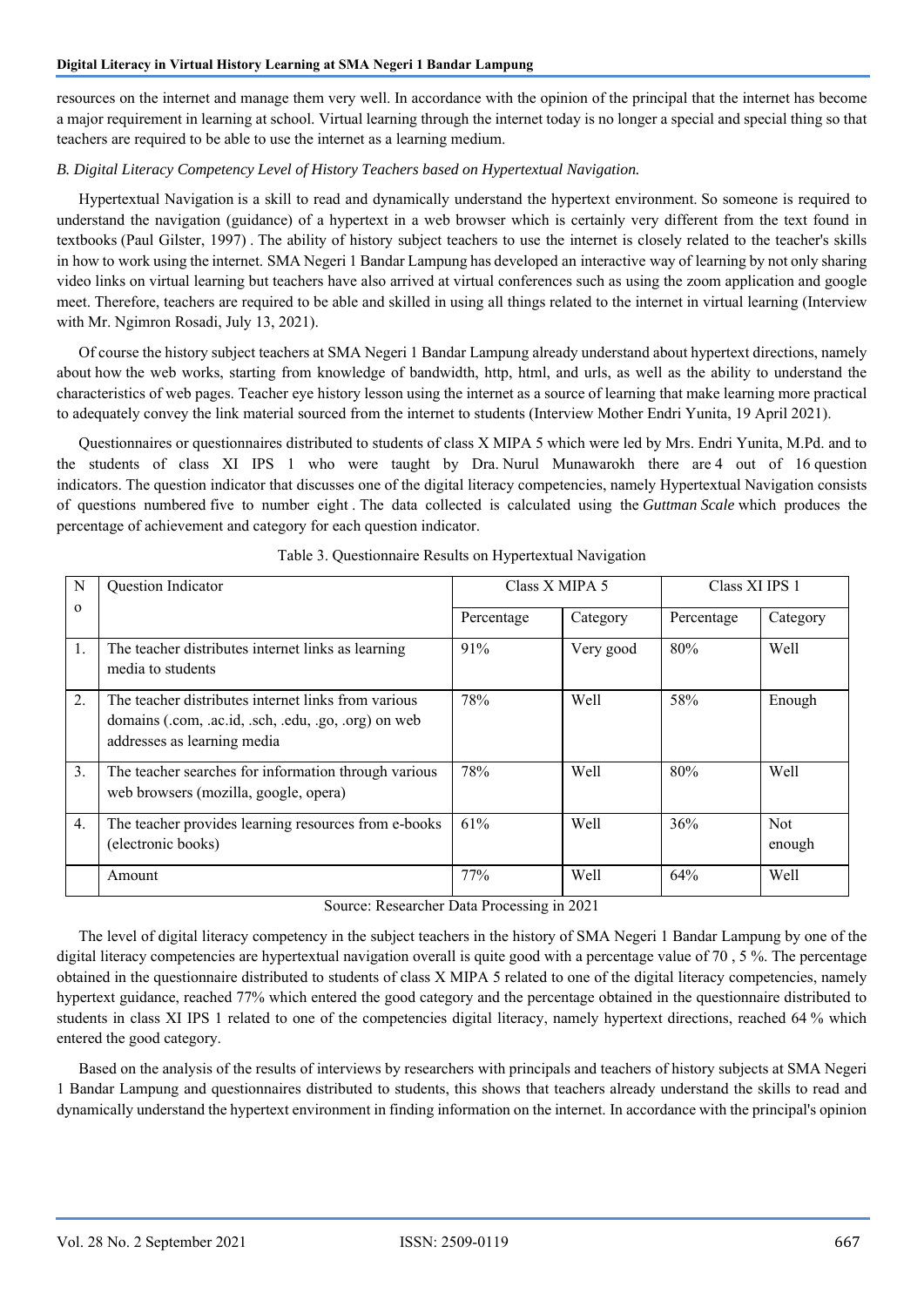that teachers already understand how the use of the internet as a learning resource works. Teachers can not only share links to students in the learning process, but teachers have also arrived at virtual conferences such as using the *zoom* application and *google meet* .

# *C. Digital Literacy Competency Level of History Teachers based on Content Evaluation*

Content Evaluation is a person's ability to think critically and provide an assessment of what is found online accompanied by the ability to identify the validity and completeness of information referenced by hypertext links (Paul Gilster, 1997). Teacher of history to evaluate the information content obtained through a digital source with a way to check and carefully compiled the source and content of which will be given to students as a learning task. Learning evaluation is also carried out by correcting the assignments that have been given (Interview with Mrs. Nurul Munawarokh, April 19, 2021).

SMA Negeri 1 Bandar Lampung already requires evaluating the content of the information obtained with guaranteed accuracy. The accuracy of learning resources for SMA Negeri 1 Bandar Lampung teachers has been given clear limits, including history subject teachers. SMA Negeri 1 Bandar Lampung limits that the information provided to students in learning must be accurate and in accordance with the facts so that it can be used as material and media for the ongoing virtual learning process. The school encourages teachers to use journals and articles that have a license and can be accounted for for information (Interview with Mr. Ngimron Rosadi, July 13, 2021).

Questionnaires or questionnaires distributed to students of class X MIPA 5 which were taught by Mrs. Endri Yunita, M.Pd. and to the students of class XI IPS 1 who were taught by Dra. Nurul Munawarokh there are 4 out of 16 question indicators. Question indicators that discuss one of the digital literacy competencies, namely Content Evaluation, consist of questions numbered nine to number twelve . The data collected is calculated using the *Guttman Scale* which produces the percentage of achievement and category for each question indicator.

| N                | Question Indicator                                                                             | Class X MIPA 5 |           | Class XI IPS 1 |           |
|------------------|------------------------------------------------------------------------------------------------|----------------|-----------|----------------|-----------|
| $\Omega$         |                                                                                                | Percentage     | Category  | Percentage     | Category  |
| 1.               | The teacher provides learning resources from the<br>internet accurately about learning history | 89%            | Very good | 83%            | Very good |
| 2.               | The teacher provides internet information from<br>various backgrounds (source of creator)      | 83%            | Very good | 80%            | Well      |
| 3.               | Teachers look for information from other<br>sources if they find incomplete information        | 80%            | Well      | 80%            | Well      |
| $\overline{4}$ . | The teacher evaluates an information from the<br>internet                                      | 64%            | Well      | 64%            | Well      |
|                  | Amount                                                                                         | 79%            | Well      | 75%            | Well      |

Table 4. Results of the Questionnaire on Content Evaluation

Source: Researcher Data Processing in 2021

The level of digital literacy competence for history subject teachers at SMA Negeri 1 Bandar Lampung is based on one of the digital literacy competitions, namely *content evaluation* as a whole is classified as good with a percentage value of 77%. The percentage obtained in the questionnaire distributed to students of class X MIPA 5 related to one of the digital literacy competencies, namely one of the digital literacy competencies, namely the evaluation of information content reaching 79% which is in the good category and the percentage obtained in the questionnaire distributed to class XI students. IPS 1 is related to one of the digital literacy competencies, namely the evaluation of information content reaching 75% which is in the good category.

Based on the analysis of the results of interviews by researchers with school principals and teachers of history subjects at SMA Negeri 1 Bandar Lampung as well as questionnaires distributed to students, this shows that teachers have thought critically and provided an assessment of what was found online along with the ability to identify the validity and completeness. information referenced by hypertext links. In accordance with the opinion of the principal that the accuracy of the learning resources for history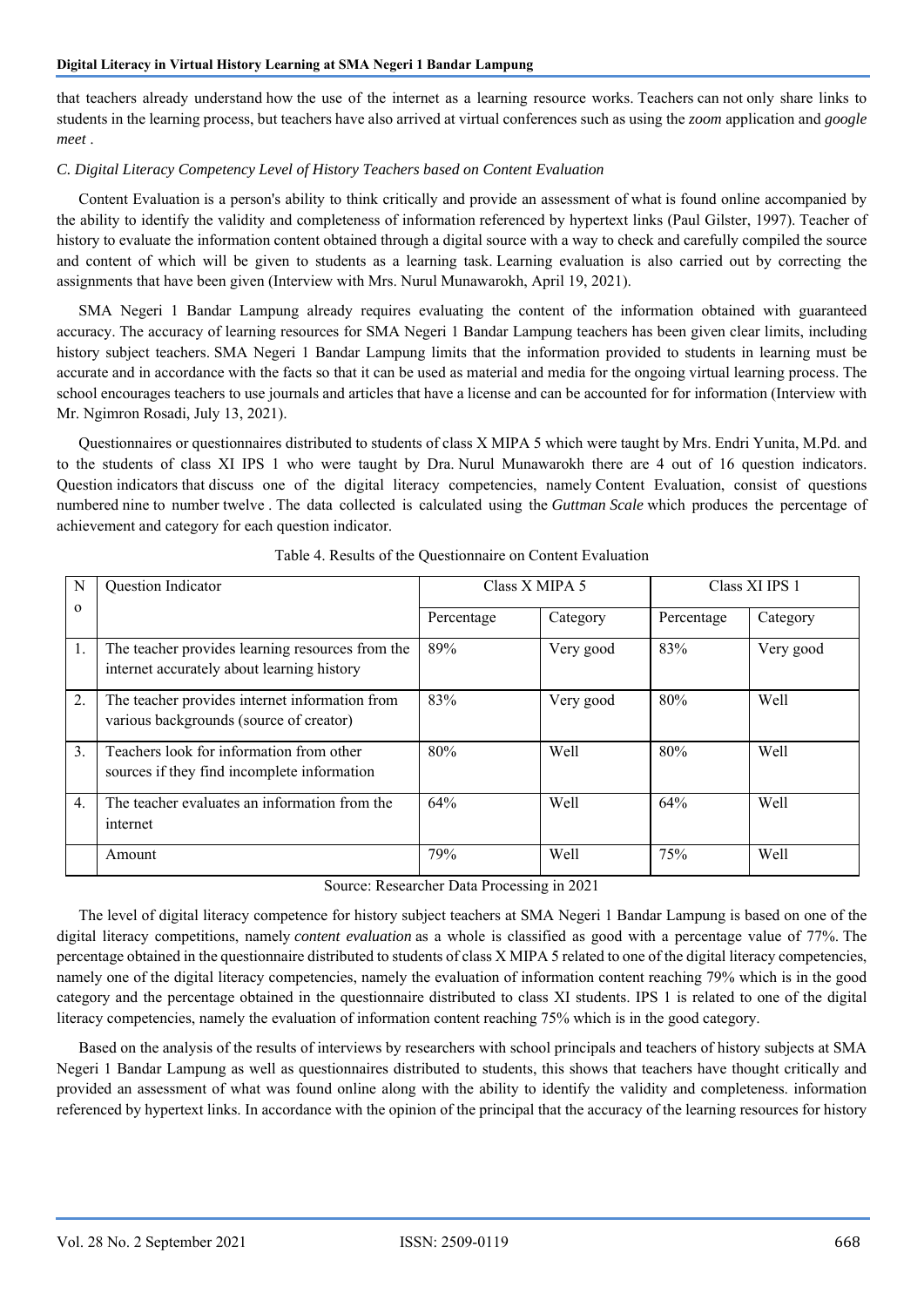subject teachers has been given clear limits. The school limits that the information provided to students in learning must use journals and articles that have licenses and can be accounted for for information.

# *D. Digital Literacy Competency Level of History Teachers based on Knowledge Assembly*

Knowledge Assembly is an ability to organize knowledge, build a collection of information obtained from various sources with the ability to collect and evaluate facts and opinions properly and without prejudice. This is done for certain purposes both education and work (Paul Gilster, 1997) . Information obtained from digital sources makes it easier for teachers to get learning resources. The teacher organizes the knowledge obtained from various sources to collect and evaluate facts and opinions properly for the purpose of education in schools. History or historical thinking skills thingking, namely the ability for teachers to differentiate the past, present and future will come, see, evaluate, compare and analyze the source. The teacher looks for information through various media, if everything has been collected the teacher can evaluate and then present the final results of all the activities carried out as material or assignments to be distributed to students (Interview with Mrs. Endri Yunita, April 19, 2021).

The teacher's ability to organize knowledge depends on the teacher's way of thinking and his ability to absorb information. School management has demanded that teachers be able to adapt, especially to digital information. Teachers are able to choose learning sources well so that what can be conveyed to students is truth and fact, not just discourse. This includes history subject teachers who must convey information in accordance with facts that have occurred (Interview with Mr. Ngimron Rosadi, July 13, 2021).

Questionnaires or questionnaires distributed to students of class X MIPA 5 which were led by Mrs. Endri Yunita, M.Pd. and to the students of class XI IPS 1 who were taught by Dra. Nurul Munawarokh there are 4 out of 16 question indicators. Indicators question addresses one digital literacy competencies, namely Knowledge Assembly consists of question number thirteen to number six twelve. The data collected is calculated using the *Guttman Scale* which produces the percentage of achievement and category for each question indicator.

| No     | Question Indicator                                                                                            | Class X MIPA 5 |          | Class XI IPS 1 |           |
|--------|---------------------------------------------------------------------------------------------------------------|----------------|----------|----------------|-----------|
|        |                                                                                                               | Percentage     | Category | Percentage     | Category  |
| 1.     | The teacher provides a collection of internet<br>information obtained from various sources                    | 72%            | Well     | 78%            | Well      |
| 2.     | The teacher provides information from various<br>learning sources other than information from the<br>internet | 80%            | Well     | 80%            | Well      |
| 3.     | The teacher gives the task of analyzing information<br>sourced from the internet                              | 80%            | Well     | 97%            | Very good |
| 4.     | The teacher discusses or discusses a topic of<br>information from the internet                                | 53%            | Enough   | 69%            | Well      |
| Amount |                                                                                                               | 72%            | Well     | 78%            | Well      |

Table 5. Results of Questionnaire on Knowledge Assembly

# Source: Researcher Data Processing in 2021

The level of digital literacy competence for history subject teachers at SMA Negeri 1 Bandar Lampung is based on one of the digital literacy competencies, namely *knowledge assembly* as a whole, which is classified as good with a percentage value of 75%. The percentage obtained on the questionnaire distributed to students of class X MIPA 5 related to one of the digital literacy competencies, namely the preparation of knowledge reached 72% which was in the good category and the percentage obtained on the questionnaire distributed to students of class XI IPS 1 related to one of the literacy competencies digital, namely the preparation of knowledge reaches 78% which is in the good category.

Based on the analysis of the results of interviews by researchers with principals and teachers of history subjects at SMA Negeri 1 Bandar Lampung and questionnaires distributed to students, this shows that teachers are able to organize knowledge, build a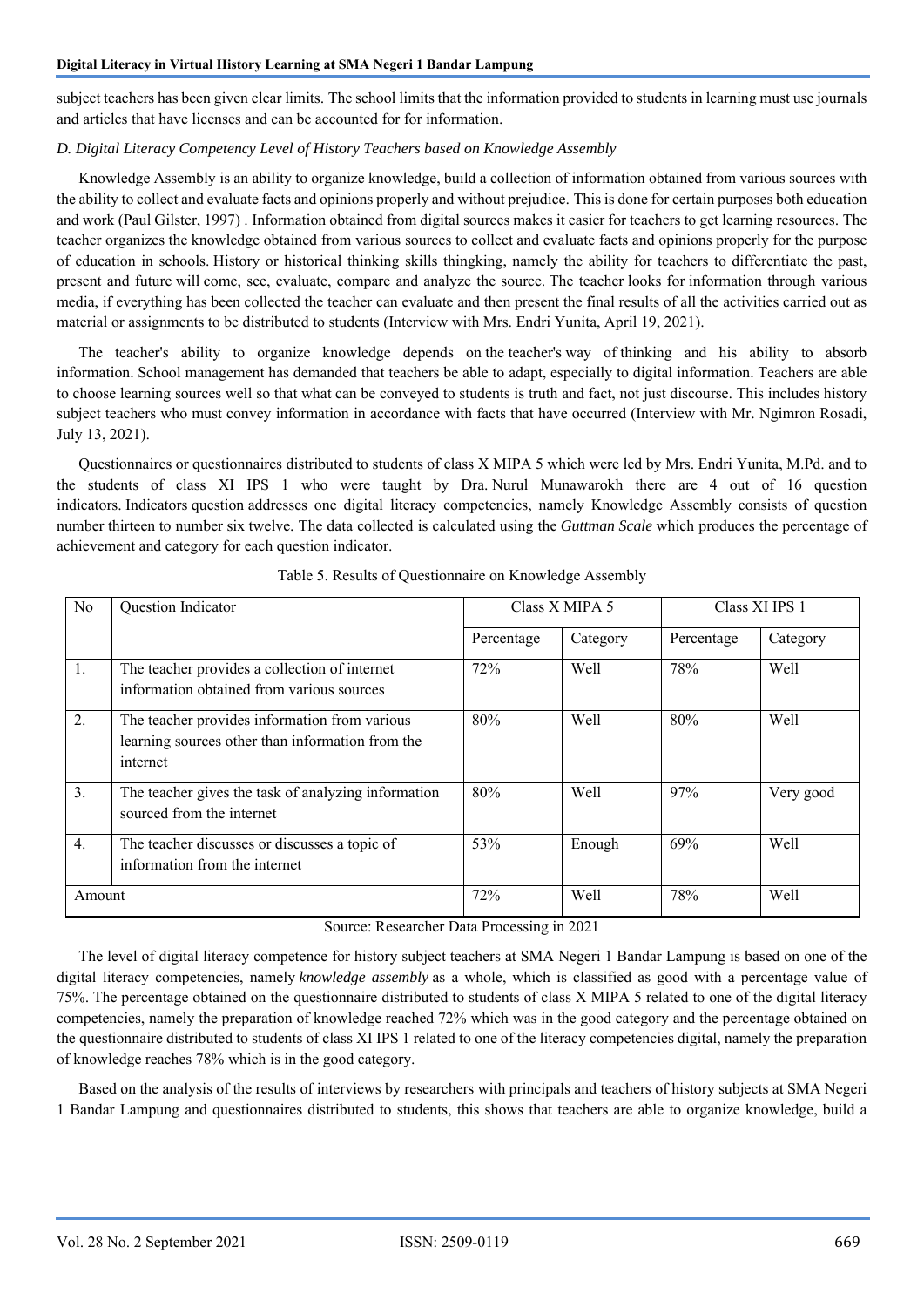collection of information obtained from various sources by collecting and evaluating facts and opinions properly. In accordance with the opinion of the principal that the teacher's ability to organize knowledge depends on the teacher's way of thinking. Schools already require teachers to be able to adapt, especially to digital information. Teachers are able to choose learning sources well so that what can be conveyed to students is truth and facts, including history subject teachers who must convey information in accordance with facts that have happened.

# **IV. CONCLUSION**

The conclusion from the results of research data that has been carried out, the level of digital literacy competence is internet searching, hypertextual navigation, content evaluation, and knowledge assembly for teachers of history subjects in SMA Negeri 1 Bandar Lampung, it is measured by four overall competencies from the questionnaire distributed to class X MIPA 5 and XI IPS 1 belonging to the good category with a percentage of 76.5%. The existence of an understanding of history subject teachers about the importance of virtual learning can also help develop thinking skills in finding information related to history learning materials managed by teachers to be given to students and can make it easier for teachers to evaluate assignments given to students.

#### **REFERENCES**

- [1] Agung & Wahyuni. 2013. Perencanaan Pembelajaran Sejarah. Yogyakarta: Ombak.
- [2] Aji, R. H. S. 2020. Dampak Covid-19 pada Pendidikan di Indonesia: Sekolah, Keterampilan, dan Proses Pembelajaran. SALAM: Jurnal Sosial dan Budaya Syar-i, 7(5), 395-402.
- [3] A'yuni, Q. Q. (2015). Literasi Digital Remaja Di Kota Surabaya: Studi Deskriptif Tentang Tingkat Kompetensi Literasi Digital Pada Remaja Smp, Sma Dan Mahasiswa Di Kota Surabaya (Doctoral dissertation, UNIVERSITAS AIRLANGGA).
- [4] Bawden, D. 2008. Origins and concepts of digital literacy, in: Digital Literacies: Concepts, Policies and practices, Peter Lang Publishing, New York.
- [5] Feliska, H. (2019). Tingkat Literasi Digital Siswa ditinjau dari Prestasi Belajar, Jenis Kelamin, Dan Motivasi Belajar. Duke Law Journal, 1(1), 1-13.
- [6] Gilster, P. 1997. Digital Literacy. New York: Wiley.
- [7] Hadari Nawawi. 1993. Metode Penelitian Sosial. Yogyakarta: Gajah Mada University Press.
- [8] Herdhita Vidya Kharisma. 2017. Literasi Digital Di Kalangan Guru Di SMA Kota Surabaya. Universitas Airlangga Surabaya.
- [9] Kemendikbud. 2017. Materi Pendukung Literasi Digital. Jakarta: Kementerian Pendidikan dan Kebudayaan.
- [10] Kemendikbud. 2020. Surat edaran pelaksanaan kebijakan pendidikan dalam masa darurat penyebaran coronavirus Disease (covid- 19). Diakses 28 Maret 2020.
- [11] Mayes, T., and Fowler, C. 2006. "Learners, Learning Literacy and The Pedagogy of E-learning", Digital Literacies for Learning, London: Facet Publ.
- [12] Pakpahan, R., & Fitriani, Y. 2020. Analisa Pemanfaatan Teknologi Informasi dalam Pembelajaran Jarak Jauh di Tengah Pandemi Virus Corona Covid-19. Journal of Information System, Applied, Management, Accounting and Research, 4(2), 30-36.
- [13] Pannen, P. 1999. Pengertian Sistem Pendidikan Terbuka dan Jarak Jauh. Dalam Tian Belawati, dkk. (Ed.), Pendidikan Terbuka dan Jarak Jauh. Jakarta: Universitas Terbuka. Hal. 9-11.
- [14] Qory Qurratun A'yuni. 2015. Literasi Digital Remaja di Kota Surabaya. Universitas Airlangga Surabaya.
- [15] Raharjo, S. 2011. Gudnanto. Pemahaman Non Individu Teknik Non Tes, Nora Media Eaterprise.
- [16] Rijali, A. 2019. Analisis data kualitatif. Alhadharah: Jurnal Ilmu Dakwah, 17(33), 81-95.
- [17] Sekaran, U. 2003. Research Methods for Business : A Skill-Building Approach, Fourth Edition, John Willey & Sons, Inc, New York.